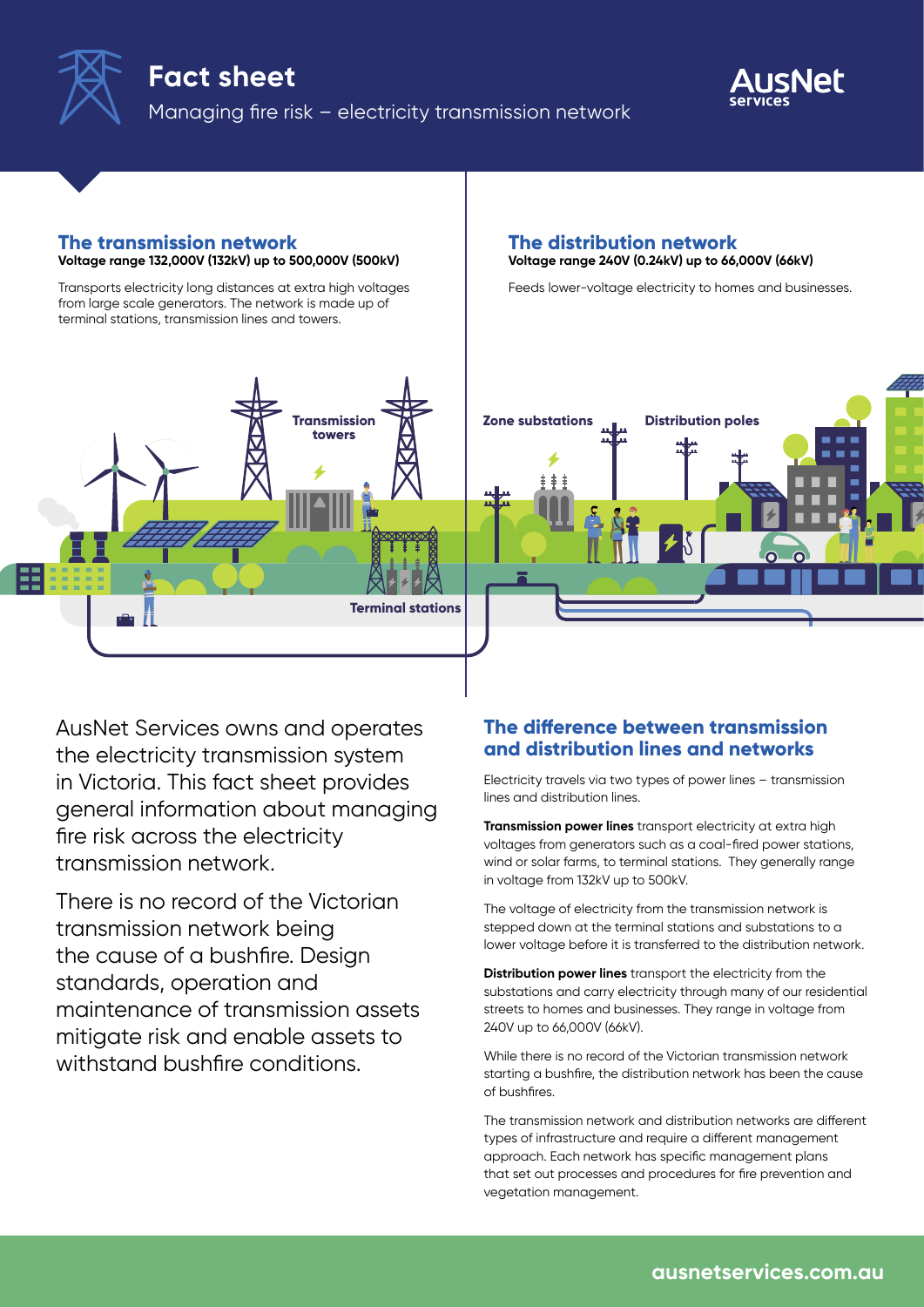



## **Transmission lines and easements**

Wherever there are transmission lines, there are transmission line easements. An easement is a right held by one person to access, occupy and/or use part of the land owned by another person, for a particular reason. Transmission line easements are needed to protect public safety and provide access to infrastructure to help maintain a reliable transmission network.

AusNet Services and its contractors have the right to access transmission line easements at any time to ensure safe operation. This includes routine tasks such as inspecting the lines and making any necessary repairs. We also need to manage vegetation that could interfere with lines. Routine inspections ensure that vegetation is maintained so that a safe clearance is provided between the line and vegetation.

## **Regulation**

In Victoria, the maintenance and operation of the transmission network system is highly regulated by the Victorian Government. AusNet Services must implement processes and procedures outlined by Energy Safe Victoria (ESV), the energy safety regulator, responsible for electricity, gas and pipelines safety.

In compliance with ESV regulations, we have prepared Vegetation Management Plans and Bushfire Mitigation Plans for both the distribution and transmission networks that are audited annually by ESV. The plans are available here: [www.ausnetservices.com.au/en/About/Network-Regulation/](https://www.ausnetservices.com.au/About/Network-Regulation/Regulatory-Publications) [Regulatory-Publications](https://www.ausnetservices.com.au/About/Network-Regulation/Regulatory-Publications)

The Vegetation Management Plan for the Electricity Transmission Network outlines the vegetation easement inspection and maintenance program for our transmission network. The Bushfire Mitigation Management Plan for the Electricity Transmission Network outlines how the electricity transmission network is managed to mitigate bushfire risk.

## **Transmission Vegetation and Easements Program**

AusNet Services also has a Transmission Vegetation and Easements Program that focuses on maintaining safe clearances between vegetation and transmission lines to reduce bushfire risk.

As part of the regular inspection and maintenance program we monitor from the air, using high-resolution cameras to enable light detection and ranging (LiDAR) data and aerial imagery to be taken. LiDAR data provides important detail of the height and type of vegetation across the transmission line easements and identifies areas where vegetation management is required.

Within transmission line easements, mature tree and shrub growth of up to three metres in height is permitted. For vegetation above three metres in height, an AusNet Services safety assessment is required to ensure that minimum clearances and fuel load densities are maintained. Maximum height cannot exceed eight metres.

# **Total Fire Ban days**

On days of Total Fire Ban, AusNet Services undertakes a risk assessment of all its planned construction and puts work measures in place to manage the work safely.

## **What happens to the transmission network during a bushfire?**

AusNet Services has a commitment to provide its customers with a reliable and safe electricity supply. In the event of a bushfire, we work closely with Emergency Management Victoria (EMV), Fire Rescue Victoria (FRV), Country Fire Authority (CFA) and Forest Fire Management Victoria (FFMV) and follow all agreed and mandatory directions. If required, this can include turning off the power across parts of the transmission network.

## **Using easements to support firefighting efforts**

As transmission easements are largely free of vegetation, they have a low fuel load and can act as a line of defence against bushfires.

AusNet Services works with FFMV on backburning operations. A backburn is a fire lit close to the edge of an active bushfire, which burns out the fuel between the bushfire and an established control line. Backburning helps reduce the intensity of a bushfire by reducing fuel load. FFMV is responsible for planned control burns and preparedness activities, like slashing, mowing and creating fuel breaks on public land.

# **Use of aerial firefighting**

AusNet Services works with EMV and CFA to ensure aerial firefighting can operate in the vicinity of high-voltage transmission lines.

The transmission towers and lines are well defined on aeronautical maps. The safe flying distance from the transmission towers is determined by the individual pilot based on their experience and regulations set by the Civil Aviation Safety Authority (CASA).

AusNet Services regularly inspects the transmission network as part of its aircraft inspection program and adheres to CASA regulations.

# **Planned burning**

Planned burning is undertaken to manage and reduce fuel load. This can help reduce the intensity of a bushfire, by slowing it down and increasing the likelihood of suppression during the early stages of the fire. FFMV and the CFA notify AusNet Services in advance of planned burns. Planned burns are organised on days when weather conditions are suitable, and the wind is heading away from transmission infrastructure. In general, smoke from a planned burn is not a risk to electricity infrastructure.